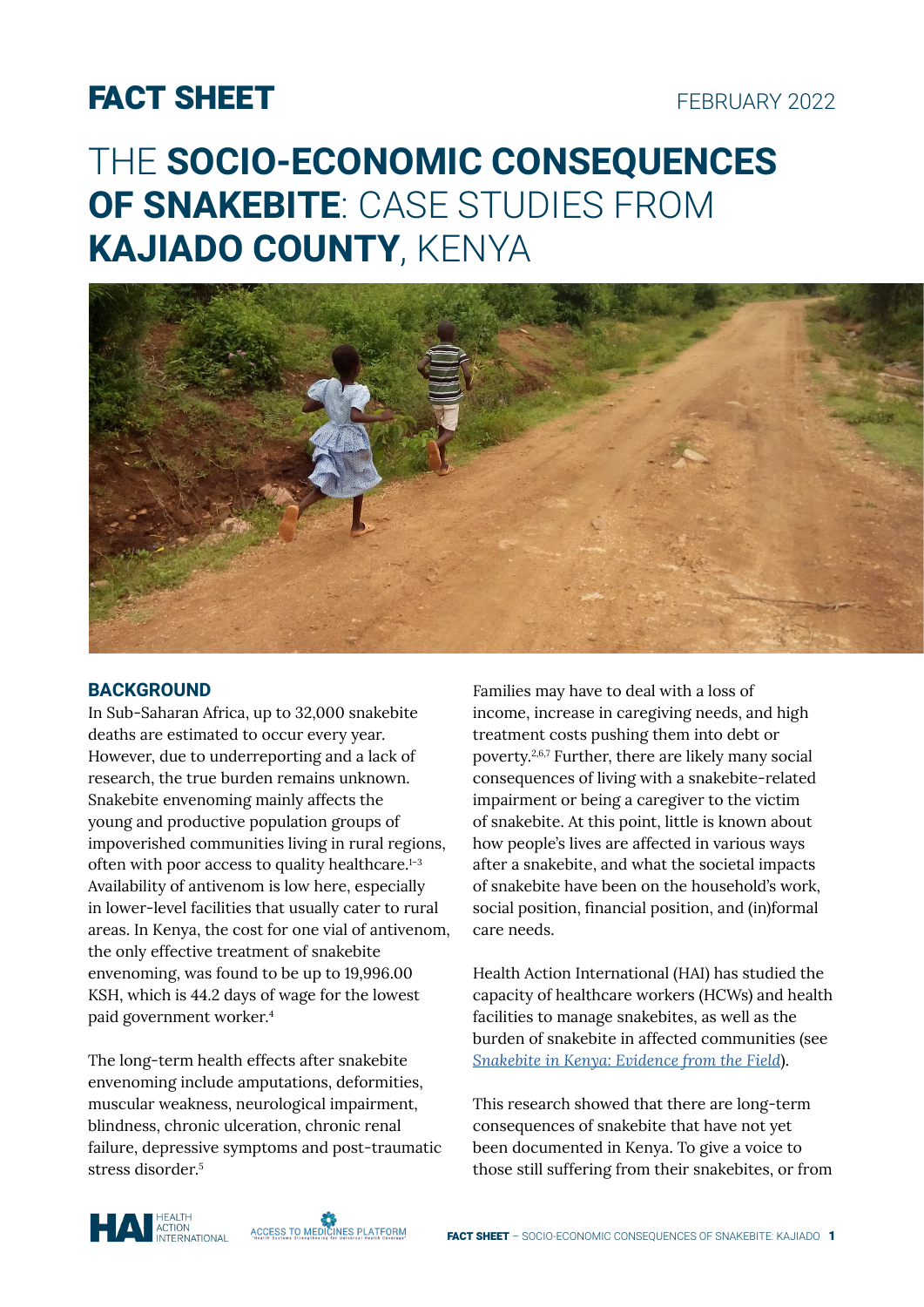the impact it had on their life, their experiences must be heard. This research therefore studied the acute and long-term socio-economic consequences of snakebite in Kajiado County.

The Kajiado County government have made promising initial steps by allocating funding for snakebite community education and sensitisation. Further, HCW champions developed action plan priorities for Kajiado County at a HCW Training of Trainers (ToT) workshop on snakebite care, management and treatment in 2021. The findings and recommendations provide evidence on the lived experiences of snakebite victims to policy makers and inform further prioritisation of snakebite funding and resources to snakebite efforts.

#### **METHODS**

In September 2021, ten interviews with both snakebite victims and caregivers of snakebite victims and four focus group discussions were held in Kajiado West sub-county. A total of 31 community members (22 victims, nine caregivers) participated. An interview guide was used for the semi-structured interviews, while a script was used for the focus group discussions. Questions were asked related to the snakebite event, its treatment and rehabilitation, and health outcomes, followed by questions on to the longterm impact of the snakebite. These questions pertained to changes in livelihood, financial, socio-cultural and caregiving aspects because of to the snakebite.

#### **RESULTS**

#### **Snakebite Event and Health-seeking Behaviour**

Snakebite victims that participated in this research were bitten while performing a variety of activities. Ten of the victims were asleep when bitten, five of them were in their homes, four were doing chores such as fetching water or firewood, four were grazing cattle, two were doing construction work, two were filling a lorry with sand, and one was walking outside at night. Three of the participants did not specifically mention the activity performed when bitten.

After their snakebite, victims used a combination of traditional first-aid methods and formal healthcare. Two of the victims made use of only traditional healing. Some victims tied the bitten area off or put a black stone on the wound (a traditional, ineffective method of first aid), after which they travelled to a health facility. Others directly sought care at a health facility. However, many victims shared they had to visit multiple health facilities before they found a facility that had antivenom available:

*"After being bitten, I went to the hospital in Ewaso but the doctor could not help. I went to St Mary in Nairobi but there was no medicine [antivenom] there. The same instance was at Mbagathi hospital. I ended up going to Kenyatta Hospital."* (FGD1.2)

In some cases, victims also needed more specialised care because the envenoming was so serious. One of the participants illustrates the care pathway undertaken after their child was bitten:

*"The only thing I did at home in haste is tying the bitten hand and travelled for approximately one hour to Ewaso where we got some first aid. The doctor gave my child an injection and he fell asleep and we then spent the night at the hospital. The next day he was not feeling well and we therefore proceeded to Naivasha. The child was well attended to, but a piece of his arm was cut off and the hand did not heal. We stayed in the hospital in Naivasha for two weeks and one day I referred myself to Kenyatta Hospital. We were admitted in Kenyatta for almost three months where the child was treated and four surgeries were performed on the arm."* (FGD 1.1)

#### **Physical Consequences**

For many of the victims the snakebite impacted their physical abilities. Many experienced loss of strength, numbness, pain, deformities or itchiness in affected limbs, while some were also suffering due to amputations. As illustrated by one of the victims:

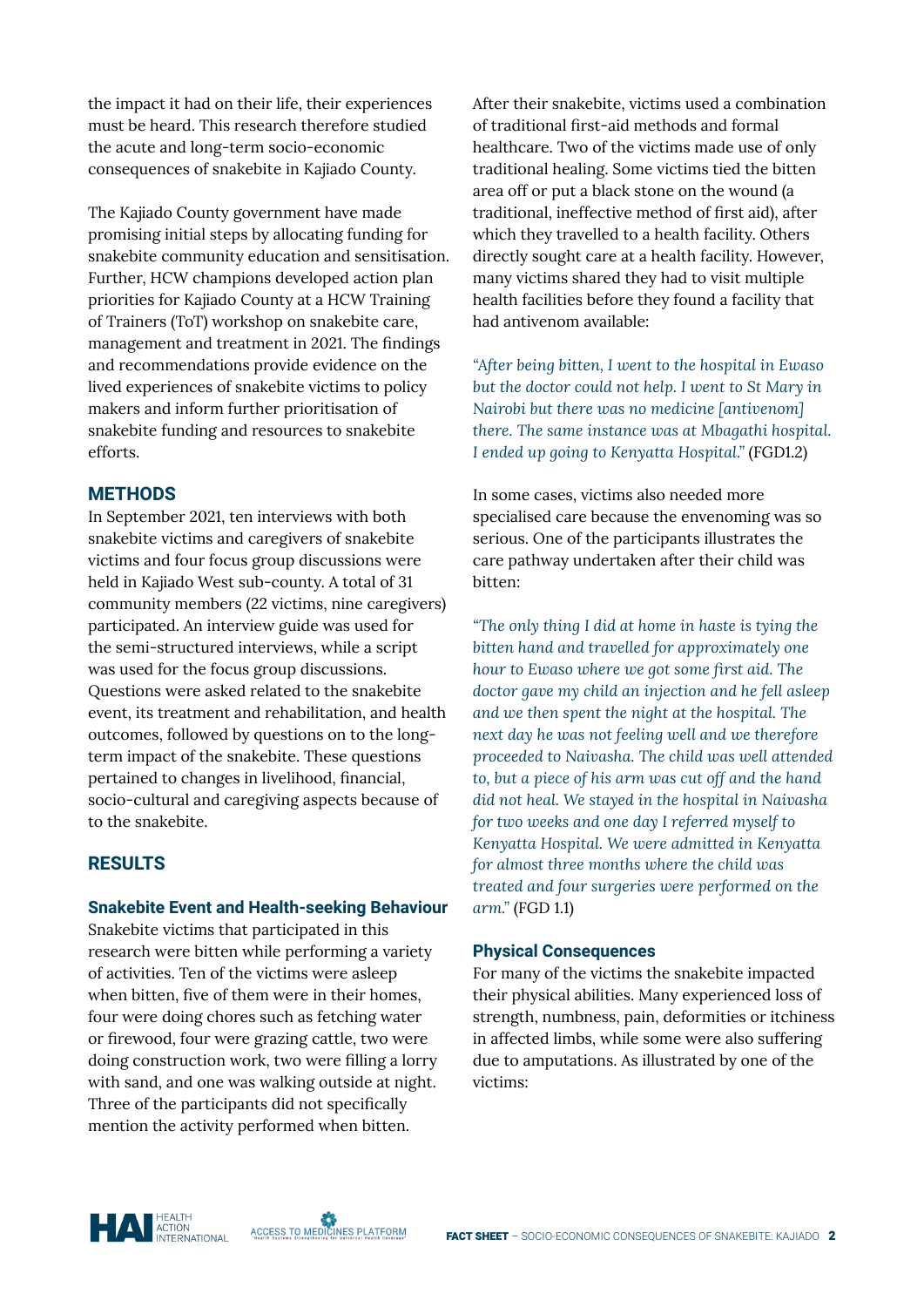*"Yes. I have a disability of my finger. Before the snakebite, there were things I could do then but now I cannot. For example, I cannot handle the spade very well, I cannot load a lorry, cut firewood nor fence the compound."* (FGD 3.2)

#### **Socio-economic Consequences**

Socio-economic consequences can be serious for snakebite victims and their families. Victims and their families can be hit particularly hard emotionally and economically. Not all participants experienced emotional distress as a consequence of the snakebite, but for those who did, it was because of their worry about full recovery, they were fearful of another snake attack and of snakes in general, and they were worried about not being able to provide for their families:

*"Yes, I have concerns because I cannot work for my children who are in school. It has given me many thoughts. I thought I would die."* (R 9)

Related to this,17 of the snakebite victims specifically indicated that the snakebite, and its physical consequences, have had a significant impact on their ability to work. They are no longer able to do the same work because they lack strength in the bitten limb, because they are in too much pain, or they get tired very easily.

#### *"I am unable to do work for a long time, I get tired easily and therefore need to rest so that the leg gets strength once again."* (R 5)

Moreover, and in line with the previous, the snakebite also had a significant impact on the financial situation of the victims and their family. Firstly, because the treatment costs were very high, and secondly because, as mentioned above, the snakebite impacted their ability to work. Worryingly this could have a trickle-down effect on the education of children in the family. One participant, for example, shared the impact the snakebite had on their child's education:

*"I spent the school fees of my child on treatment and therefore my child had to stay at home in the course of treatment. When I was discharged, I had to look for alternative ways to find money to pay his school fees."* (FGD 2.1)

Others also shared how they had to sell animals or take out a loan to pay the treatment costs, which they were still paying off. One participant illustrated how the snakebite is still impacting them financially:

*"My income has been affected so much because I cannot do my work at all with a bitten hand as my work is dependent on fully functioning hands. Moreover, instead of making savings in the self-help group, I am paying for the loan I had borrowed."* (FGD 2.4)

This illustrates how catastrophic healthcare expenditure can be to the long-term financial situation of the family. When participants were asked about support and acceptance by their respective communities, almost all of them described positive experiences. They did not feel isolated or that they were no longer accepted by their family and friends. On the contrary, family and community members came to visit them, helped them out with chores, provided food, and sometimes also helped with paying hospital bills:

*"People did not isolate themselves from me at all, but they instead stayed and visited me until I recovered. They brought me water, firewood, as well as took care of my small needs that they could."*  (FGD 1.3)

However, one participant did share a negative experience as a consequence of the snakebite:

*"The boy was bitten in another house where he used to sleep. Following the snakebite, the child wasn't allowed to sleep there anymore. He was asked to take the curse back to his own home. My child was not allowed to sleep in that house again."* (R 10)

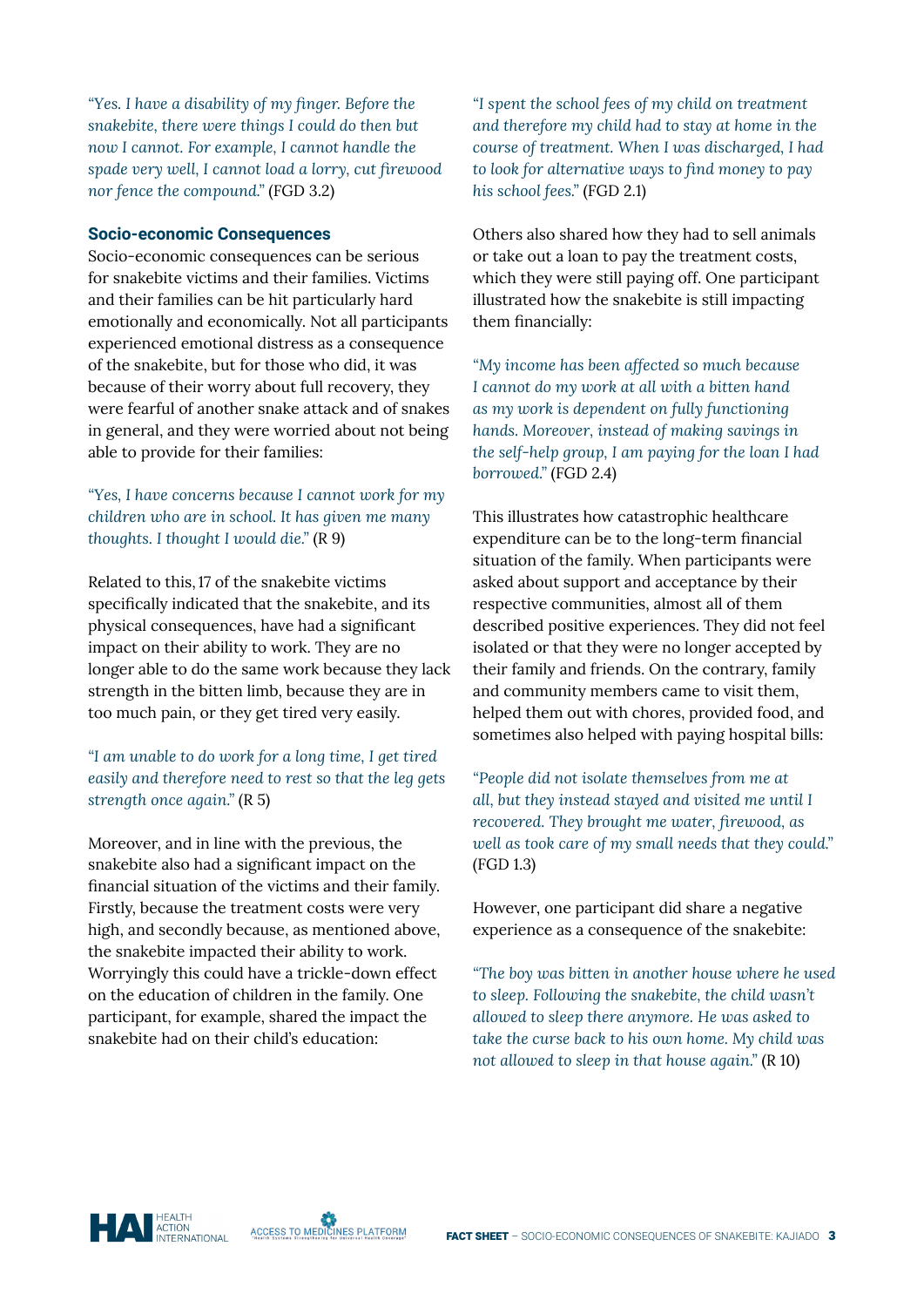#### **Government Support Needs**

Many of the participants believed that the government could provide more support to snakebite victims. The kinds of support participants wanted to see from the government included compensation for victims and supporting victims in paying hospital bills. As one participant described:

*"The snakebite victims should be helped as some of them are breadwinners in their families. In my case for instance, I am paying off the loan that I borrowed to cover the hospital bill and yet my business is failing. I urge the government to offer any assistance to my business or school fees for her children both in primary and secondary schools."*  (FGD 2.4).

They also stressed that the government should ensure availability of antivenom at health facilities close by, as having to go from facility to facility

causes delays in treatment, which might lead to more serious health outcomes or even the death of the snakebite victim. Participants also raised the issue of bad roads, which make it difficult to reach health facilities quickly, and poor housing, which results in higher risk of snakebite:

*"If the government can compensate and build houses for the victims, this could be good. The traditional houses attract snakes. Moreover, roads need to be constructed well to ensure easy access to hospitals especially for snakebite victims. Additionally, the nearby dispensaries also need to be equipped with antivenom so that people can be treated quickly."* (FGD 4.3)

Finally, participants also believed in the need for educating communities about snakes, snakebites, first aid methods and effective health-seeking behaviour.

#### **RECOMMENDATIONS**

### **SNAKEBITE CASES, TREATMENT AND HEALTH-SEEKING BEHAVIOUR**

We found that snakebite victims were often bitten while performing a variety of activities in different settings; that a combination of traditional first aid methods and formal health services was often used; and lengthy journeys to several health facilities were undertaken to find the emergency treatment and care required.

- Strengthen the capacity of HCWs in snakebite management care and treatment, including community health volunteers, by undertaking frequent trainings, training of trainers and education sessions.
- Disseminate the national management guidelines on care, management and treatment of snakebites among HCWs through the above trainings.
- Train and sensitise a range of first responders, including traditional healers, community leaders and community health volunteers in snakebite prevention, first aid, treatment and referral pathways to improve timely health services and reduce complications and specialised care.
- Hold frequent community engagement meetings in order to bridge the gap between community and health system responses and disseminate both new and existing educational tools at these meetings to increase community awareness, health-seeking behaviours and first aid.